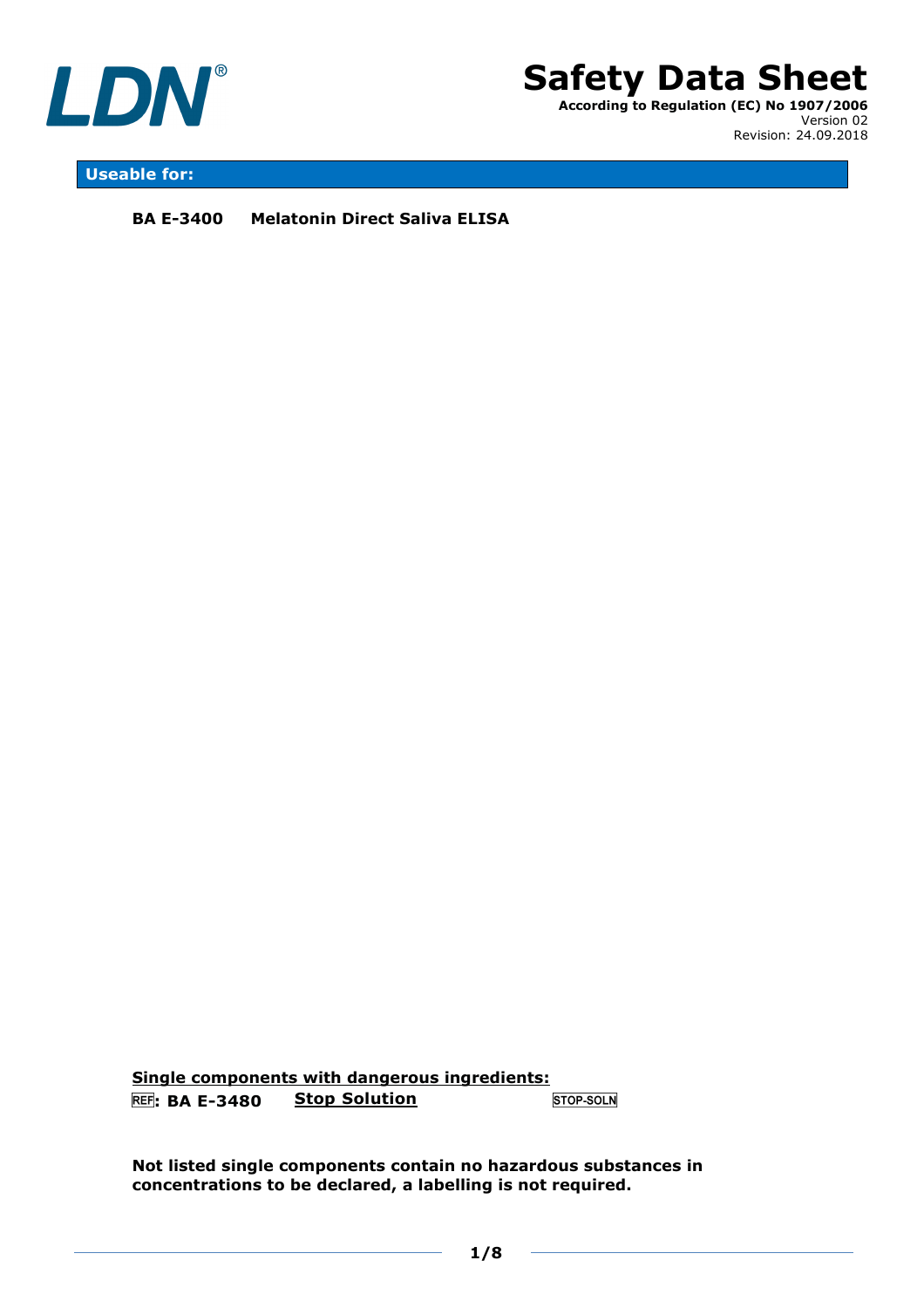

# **Safety Data Sheet**

**According to Regulation (EC) No 1907/2006** Version 02 Revision: 24.09.2018

## **1 Identification of the substance / mixture and of the company / undertaking**

**1.1 Product identifier Trade name: Stop Solution**

**Article number: BA E-3480** 

**STOP-SOLN** 

**1.2 Relevant identified uses of the substance or mixture and uses advised against Identified uses:** laboratory reagent / Immunoassay

The product is intended for professional use.

**1.3 Details of the supplier of the safety data sheet Manufacturer / Supplier:**  LDN Labor Diagnostika Nord GmbH & Co. KG Am Eichenhain 1 48531 Nordhorn, Germany Phone +49 5921 8197 200 Fax +49 5921 8197 201

E-Mail support@ldn.de

**1.4 Emergency telephone number**  +49 5921 8197 200

## **2 Hazards identification**

- **2.1 Classification of the substance or mixture REGULATION (EC) No 1272/2008**  Corrosive to metals, Category 1, H290 Skin corrosive, Category 1A, H314
- **2.2 Label elements REGULATION (EC) No 1272/2008 Hazard pictograms:**



**Signal word:** Warning **Hazard statements:** H290 May be corrosive to metals. H303 May be harmful if swallowed. H314 Causes severe skin burns and eye damage. **Precautionary statements:**  P234 Keep only in original packaging. P390 Absorb spillage to prevent material damage. P305 + P351 + P338 IF IN EYES: Rinse cautiously with water for several minutes. Remove contact lenses, if present and easy to do. Continue rinsing.

P302 + P352 IF ON SKIN: Wash with plenty of soap and water.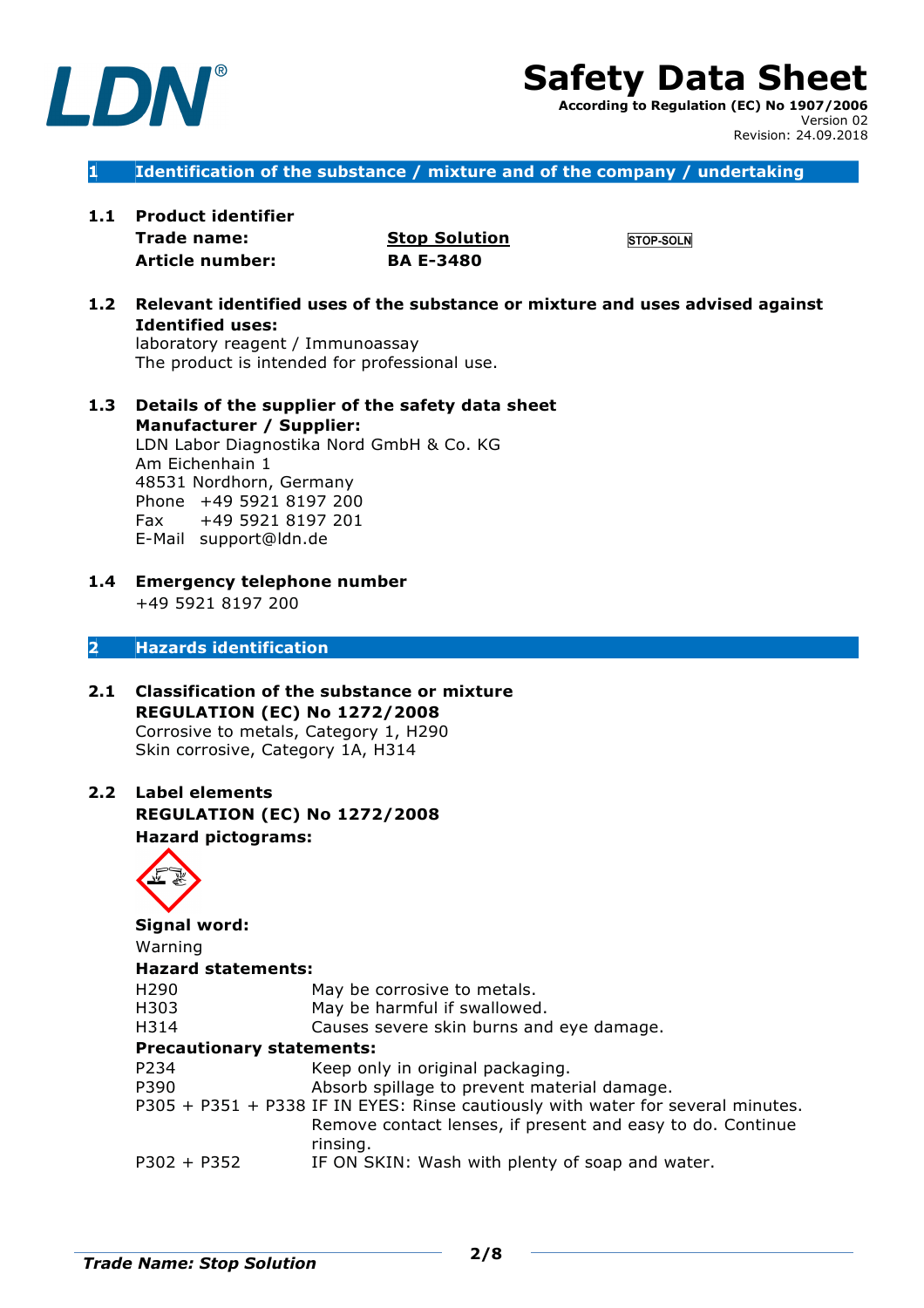

## **Safety Data Sheet According to Regulation (EC) No 1907/2006** Version 02

## **2.3 Other hazards**

None known.

**3 Composition / information on ingredients** 

## **3.1 Substance**

Not applicable.

## **3.2 Mixture**

## **Composition / information on ingredients**

CAS:  $7664-93-9$  sulphuric acid 5 % - < 10 % H290; H314

Revision: 24.09.2018

## **Additional information**

For the full text of the H-Statements mentioned in this section, see section 16.

## **4 First aid measures**

## **4.1 First aid measures**

After inhalation: fresh air, consult doctor in case of complaints. After skin contact: wash off with plenty of water. Remove contaminated clothing. After eye contact: rinse out with plenty of water with the eyelid held wide open. Call in ophthalmologist if necessary.

After swallowing: drink water (two glasses at most). Consult doctor if feeling unwell.

- **4.2 Most important symptoms and effects, both acute and delayed** Irritant effects.
- **4.3 Indication of any immediate medical attention and special treatment needed** No information available.

## **5 Firefighting measures**

## **5.1 Extinguishing media**

Suitable extinguishing media: Use extinguishing measures that are appropriate to local circumstances and the surrounding environment. Unsuitable extinguishing media: For this substance / mixture no limitations of extinguishing agents are given.

## **5.2 Special hazards arising from the substance or mixture**

Not combustible. Ambient fire may liberate hazardous vapours.

## **5.3 Advice for firefighters**

Special protective equipment for firefighters: In the event of fire, wear self-contained breathing apparatus.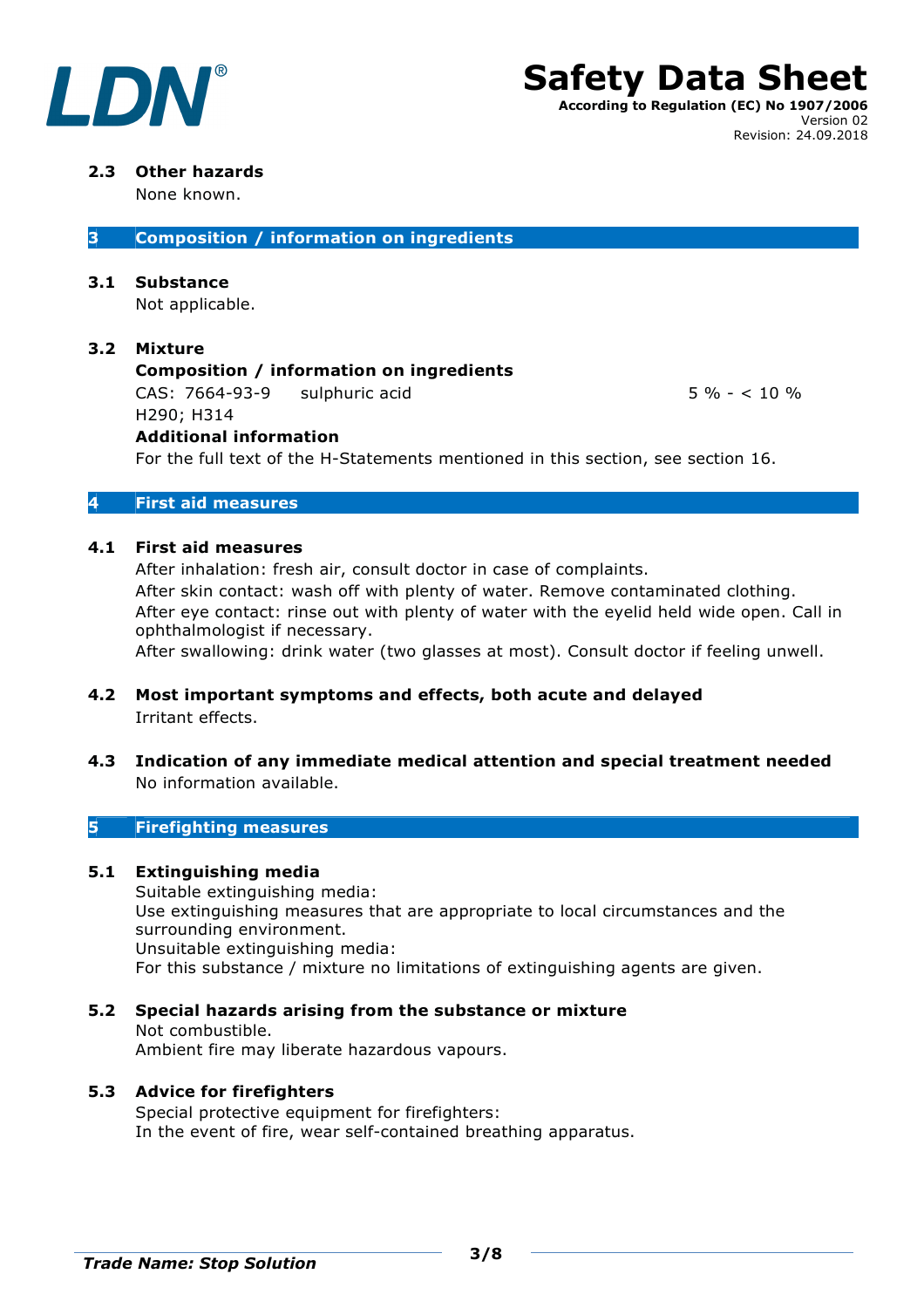

## **6 Accidental release measures**

## **6.1 Personal precautions, protective equipment and emergency procedures**

Advice for non-emergency personnel: Do not breathe vapours, aerosols. Evacuate the danger

area, observe emergency procedures, consult an expert. Advice for emergency responders: Protective equipment see section 8.

## **6.2 Environmental precautions**

No special precautionary measures necessary.

**6.3 Methods and materials for containment and cleaning up** Observe possible material restrictions! Take up with liquid-absorbent and neutralising material. Dispose of properly. Clean up affected area.

## **6.4 Reference to other sections**

Indications about possible material restrictions see sections 7 and 10 and about waste treatment see section 13.

## **7 Handling and storage**

**7.1 Precautions for safe handling**

Advice on safe handling: Observe label precautions. Hygiene measures: Change contaminated clothing. Wash hands after working with substance.

## **7.2 Conditions for safe storage, including any incompatibilities**

Storage conditions: Tightly closed and dry.

### **7.3 Specific end use(s)**

Apart from the uses mentioned in section 1.2 no other specific uses are stipulated.

## **8 Exposure controls / personal protection**

## **8.1 Control parameters**

The product does not contain any relevant quantities of materials with critical values that have to be monitored at the workplace.

## **8.2 Exposure controls**

Engineering measures:

Technical measures and appropriate working operations should be given priority over the use of personal protective equipment. See section 7.1.

Individual protection measures: General protective and hygienic measures: Immediately remove all soiled and contaminated clothing. Wash hands before breaks and at the end of work. Store protective clothing separately. Avoid contact with the eyes and skin.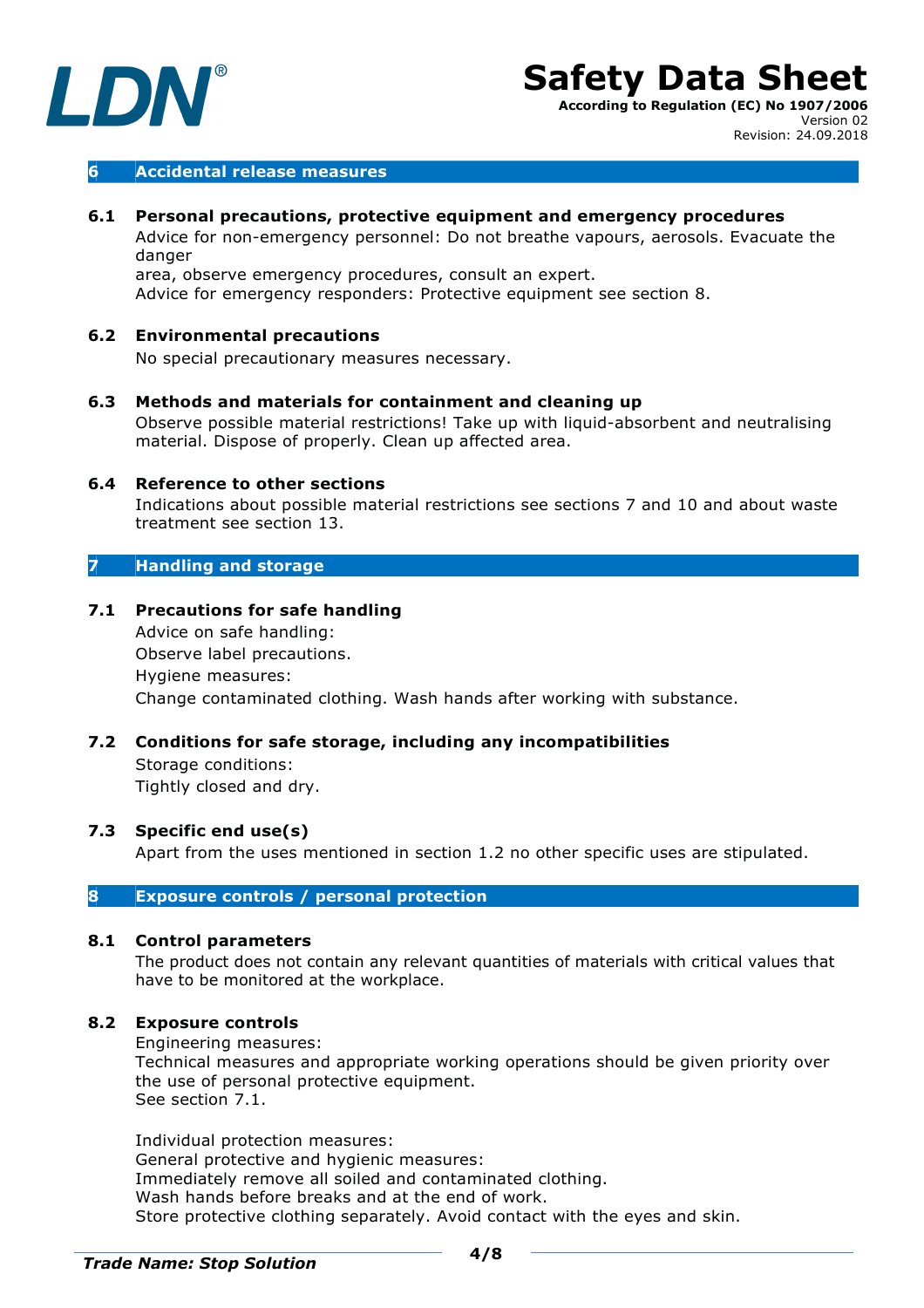

## **Safety Data Sheet**

**According to Regulation (EC) No 1907/2006** Version 02 Revision: 24.09.2018

Respiratory protection: In case of good room ventilation, not necessary. In case of brief exposure or low pollution use respiratory filter device. In case of intensive or longer exposure use self-contained respiratory protective device. Protection of hands: Protective gloves. Material of gloves: Chemical protection gloves are to be selected according to the concentration and quantity of the hazardous substance concentration and quantity in workplace. The glove material has to be impermeable and resistant to the product / the substance / the preparation. The protective gloves to be used must comply with the specifications of EC Directive 89/686/EEC and the related standard EN374. Eye protection: Tightly sealed goggles

Body protection: lab coat

## **9 Physical and chemical properties**

## **9.1 Information on basic physical and chemical properties**

| Form                                   | liquid                              |
|----------------------------------------|-------------------------------------|
| Colour                                 | colourless                          |
| Odour                                  | odourless                           |
| Odour Threshold                        | Not applicable                      |
| рH                                     | $\mathbf{1}$                        |
| Melting point                          | No information available            |
| Boiling point/boiling range            | No information available            |
| Flash point                            | No information available            |
| Evaporation rate                       | No information available            |
| Flammability (solid, gas)              | No information available            |
| Lower explosion limit                  | No information available            |
| Upper explosion limit                  | No information available            |
| Vapour pressure                        | No information available            |
| Relative vapour density                | No information available            |
| Density                                | ca. 1.08 g/cm <sup>3</sup> at 20 °C |
| Relative density                       | No information available            |
| Water solubility                       | soluble                             |
| Partition coefficient: n-octanol/water | No information available            |
| Auto-ignition temperature              | No information available            |
| Decomposition temperature              | No information available            |
| Viscosity, dynamic                     | No information available            |
| <b>Explosive properties</b>            | Not classified as explosive         |
| Oxidizing properties                   | none                                |

## **9.2 Other data**

Corrosion: May be corrosive to metals.

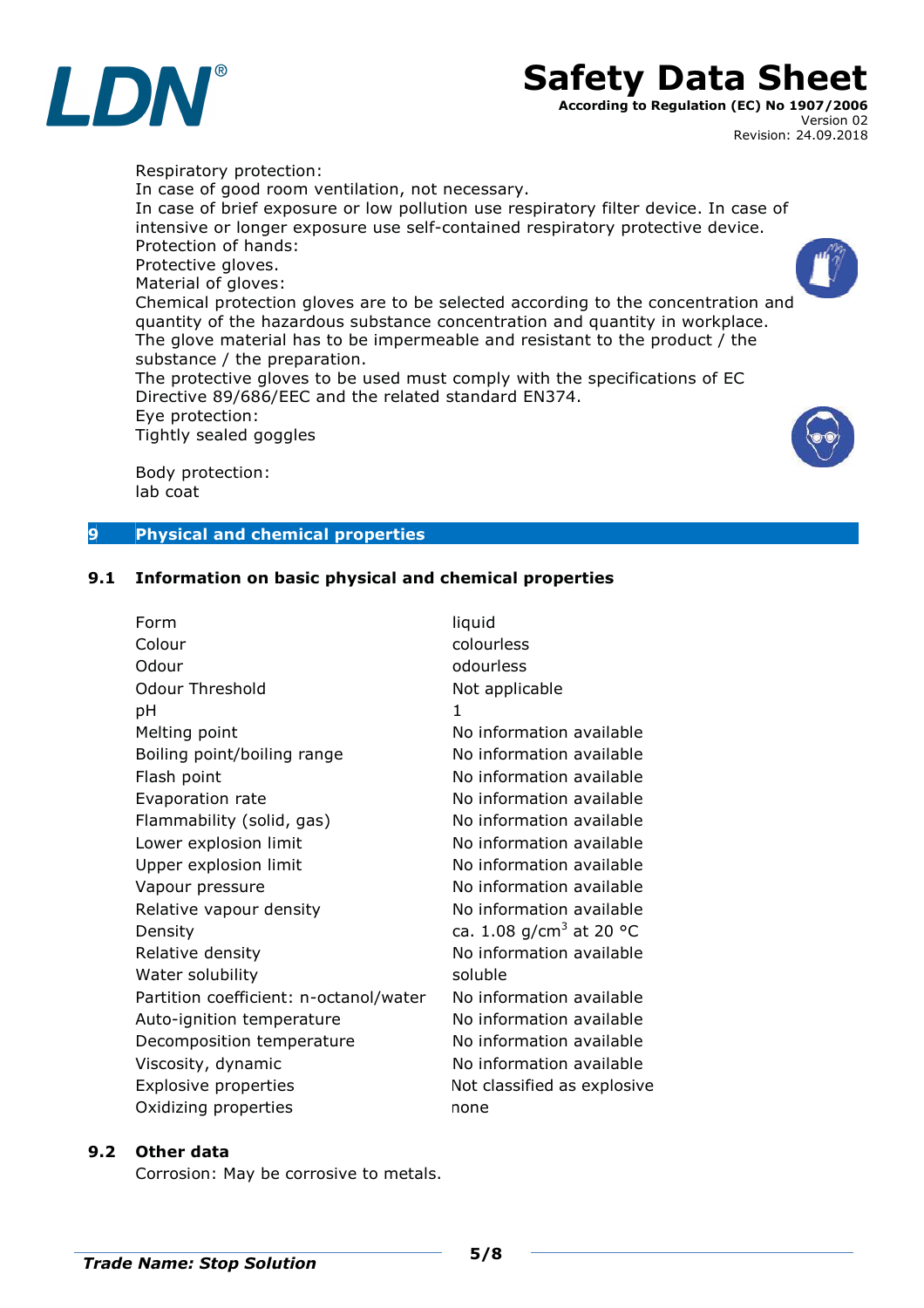

Version 02

Revision: 24.09.2018

## **10 Stability and reactivity**

## **10.1 Reactivity**

No further relevant information available.

## **10.2 Chemical stability**

The product is chemically stable under standard ambient conditions (room temperature).

## **10.3 Possibility of hazardous reactions**

No further relevant information available.

### **10.4 Conditions to avoid**

No further relevant information available.

## **10.5 Incompatible materials**

No further relevant information available.

## **10.6 Hazardous decomposition products**

No dangerous decomposition products known.

## **11 Toxicological information**

## **11.1 Information on toxicological effects**

## **Acute toxicity**

On the basis of the available data, the classification criteria are not met. **Skin corrosion/irritation** Causes skin irritation. **Serious eye damage/irritation**

Causes severe eye irritation.

## **Respiratory or skin sensitisation**

On the basis of the available data, the classification criteria are not met. **Germ cell mutagenicity** 

On the basis of the available data, the classification criteria are not met. **Carcinogenicity** 

On the basis of the available data, the classification criteria are not met. **Reproductive toxicity** 

## On the basis of the available data, the classification criteria are not met. **STOT-single exposure**

On the basis of the available data, the classification criteria are not met. **STOT-repeated exposure** 

On the basis of the available data, the classification criteria are not met. **Aspiration hazard** 

On the basis of the available data, the classification criteria are not met.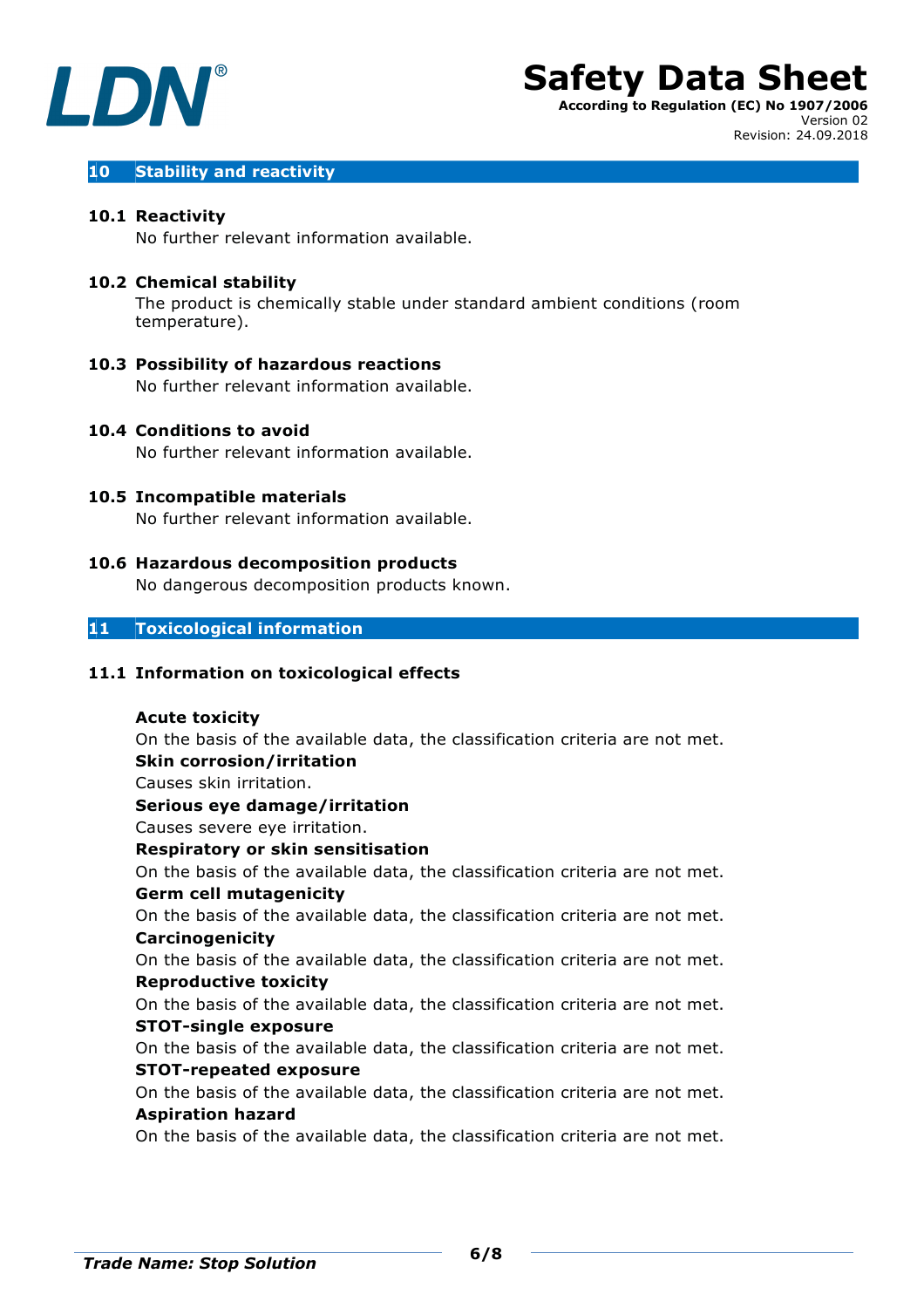

## **Safety Data Sheet**

**According to Regulation (EC) No 1907/2006** Version 02 Revision: 24.09.2018

## **11.2 Additional information**

On the basis of the morphology of the product, no hazardous properties are to be expected when it is handled and used with appropriate care. Handle in accordance with good industrial hygiene and safety practice.

## **12 Ecological information**

## **12.1 Toxicity**

No further relevant information available.

## **12.2 Persistence and degradability**

No further relevant information available.

## **12.3 Bioaccumulative potential**

No further relevant information available.

## **12.4 Mobility in soil**

No further relevant information available.

## **12.5 Results of PBT and vPvB assessment**

Substance(s) in the mixture do(es) not meet the criteria for PBT or vPvB according to Regulation (EC) No 1907/2006, Annex XIII, or a PBT/vPvB assessment was not conducted.

## **12.6 Other adverse effects**

No further relevant information available.

### **13 Disposal considerations**

### **13.1 Waste treatment methods**

Dispose of packaging according to applicable local, state, and federal regulations. Packaging's that may not be cleansed are to be disposed of in the same manner as the product.

## **14 Transport information**

This product is part of a kit. Information in this section refers to the kit as a whole.

## **14.1 UN No.**

No dangerous good in sense of this transport regulation.

## **14.2 UN Proper shipping name**

No dangerous good in sense of this transport regulation.

## **14.3 Class**

No dangerous good in sense of this transport regulation.

## **14.4 Packing group**

No dangerous good in sense of this transport regulation.